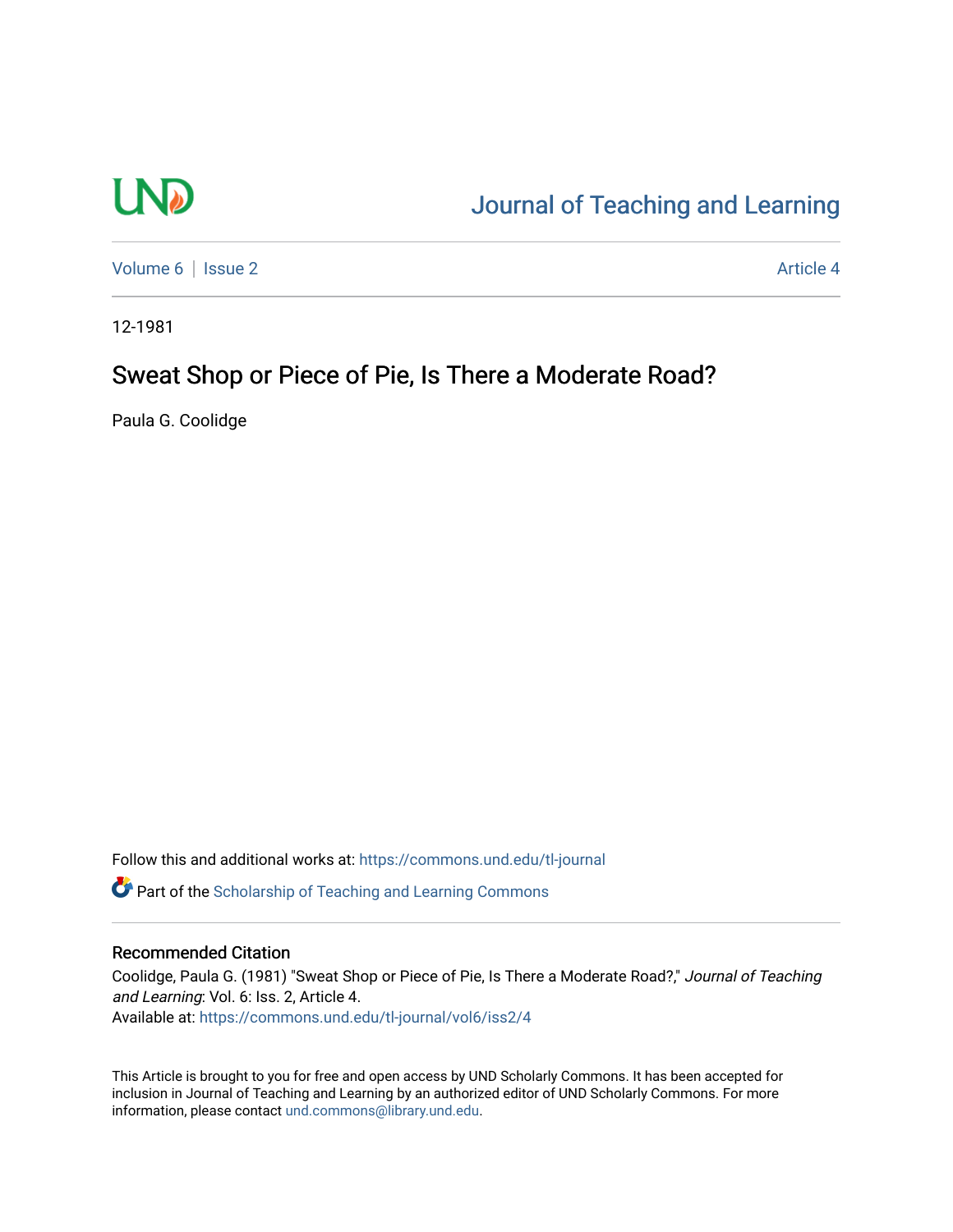#### **Sweat Shop or Piece of Pie, Is There a Moderate Road?**

**Paula Gerardi Coolidge Mukwonago, Wisconsin** 

What do you think of when considering a student for retention in kindergarten? Do you think of certain academic criteria that the student has failed to master, the maturity level and social development of the child or some balance between these two? Do you consider what retention could do to the selfimage of the child and/or how well the parents can cope with their child's retention? When you make that retention decision, are you absolutely sure that it is in the best interest of the child?

You should be asking yourself all of these questions, and more, when contemplating the retention of any student in your kindergarten class.

After teaching four years in the Boston area, I moved to a small midwestern town where I accepted a position teaching kindergarten. Along with my students I've learned a lot this year, including a great deal about teaching philosophies in other parts of our country, especially in regard to retention.

In mid-January the most popular topic of conversation among primary teachers in the teachers' lounge was retention, due in part to a memo from the principal stating that all Retention Referral Forms were due by February 1 and in part to an extreme preoccupation with the subject by kindergarten teachers. The most frequently asked question was, "How many are you failing?" At a time when many of my colleagues were compiling a list of possible retentions that in some cases reached the double digit numbers, I had not yet considered that any of my students needed to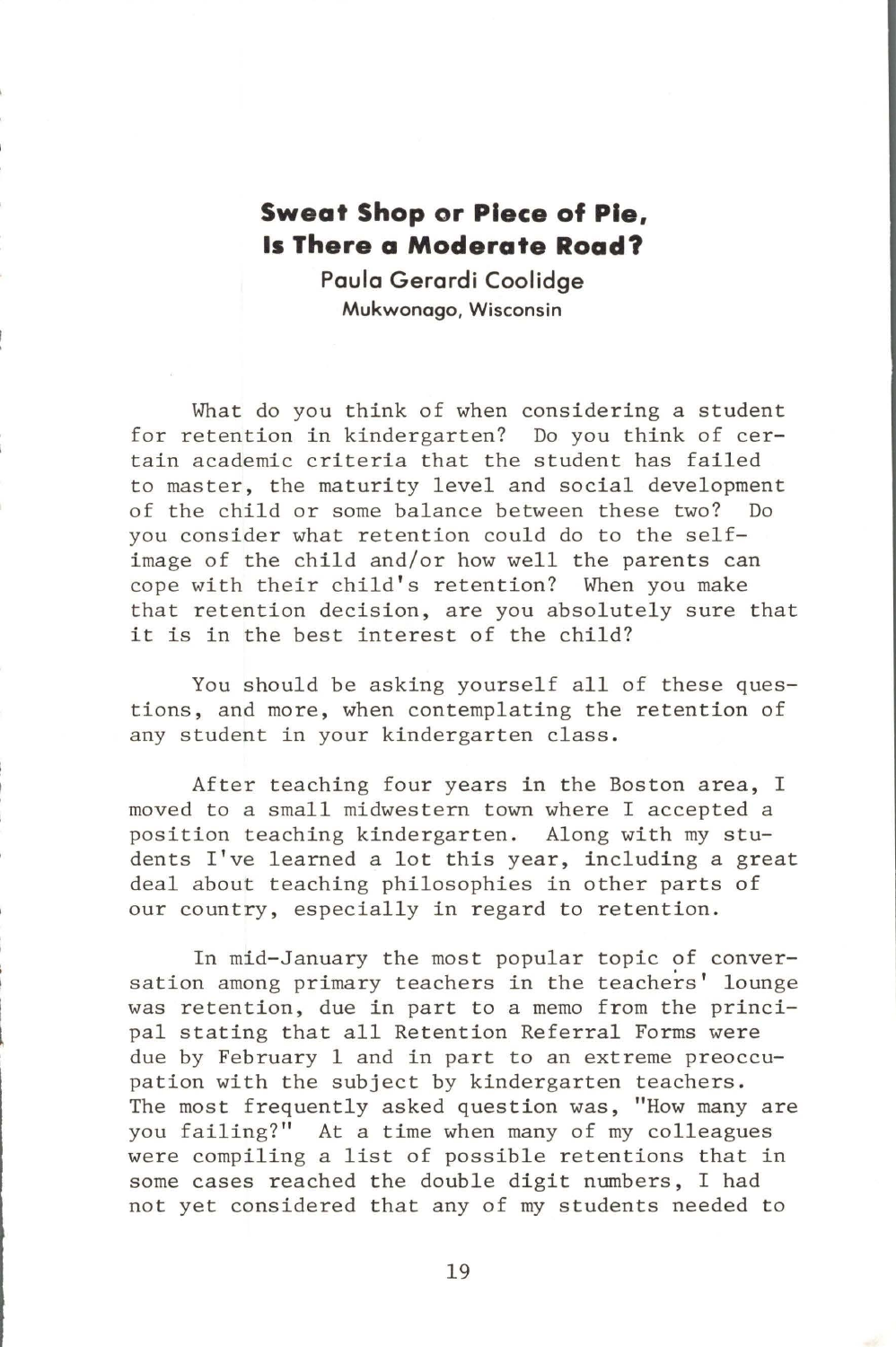fail. As time went on, I began to feel the pressure from the other teachers. I felt I had to meet some kind of quota and that they felt my philosophy of retention was totally wrong.

When any teacher decides to fail five to fourteen students from one class something is wrong somewhere. In the case of this particular school system, I believed two things were wrong: 1) there were no set guidelines or criteria on retention for teachers to follow, 2) expectations of kindergarten students were much too high. And I was warned, "If your students don't do well in first grade, you'll really hear about it." I believe that kindergarten teachers should be less sensitive to the carping of first grade teachers; they should not over react and retain more students than can profit from retention.

Kindergarten should be a time of development for the child, a time in life where a whole new world opens up to a child to experience and learn new things. The goal of kindergarten should be to prepare the child for his academic career, focusing on such things as building a positive self-image, relating to peers and adults other than parents, developing language skills and reading and math readiness skills, and development of gross and fine motor skills.

My fellow kindergarten teachers seemed to feel that a child is not ready for first grade unless he knows the sound/symbol relationship of all the letters of the alphabet (although our readiness series only focuses on 13 letters). In addition to this, by the end of the year the child must be able to decode, encode, and write a large number of 3 and 4 letter words (words that can be made from any combination of the 13 intensively studied letters), and recognize 23 sight words. These children are also expected to exhibit a great amount of fine motor control. The handwriting papers these teachers expect from their 5 year olds would put a second grader to shame!

What I feel is happening is that the teachers simply expect too much from these children. There is